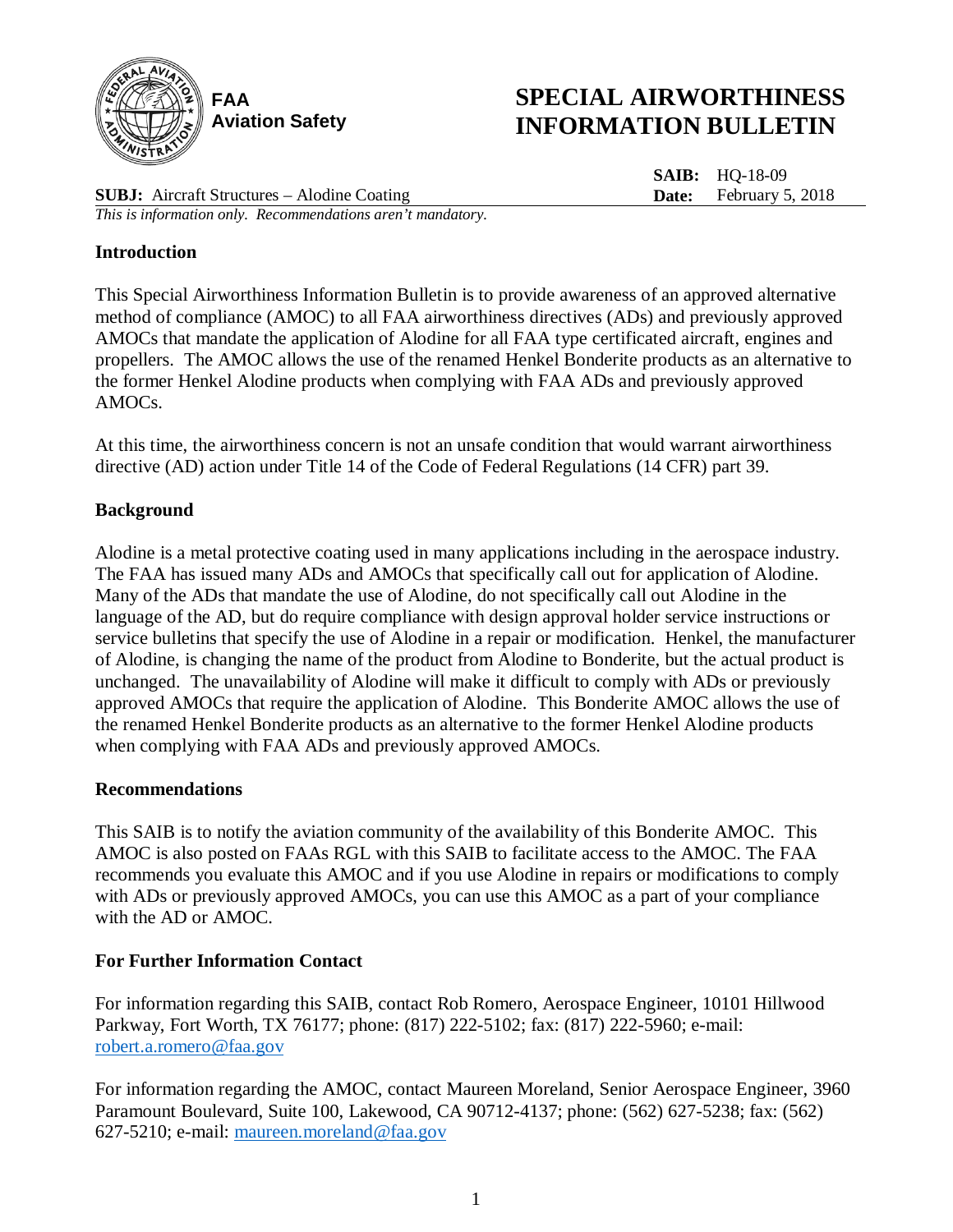

**Transport Airplane Directorate Los Angeles Aircraft Certification Office** 3960 Paramount Boulevard Lakewood, California 90712-4137

January 23, 2018

In reply, refer to: 790-18-126

Henkel AG & Company (Henkel) ATTN.: Mr. Michael Sisson. **Business Development Manager Surface Treatment NA/LAN** 32100 Stephenson Highway, Madison Heights, MI 48071

### Reference: 1) Henkel Letter dated December 14, 2017 received via email from Mike Sisson dated January 5, 2018 2) Deviation Memo Number AIR600-17-6D-DM18

Approval of Alternative Method of Compliance (AMOC) to All FAA Subject: Airworthiness Directives (ADs) that Mandate the Application of Alodine for All FAA Type Certificated Aircraft, Engines and Propellers

Dear Mr. Sisson:

The Federal Aviation Administration (FAA) has received reference 1) requesting an AMOC to all FAA ADs that mandate the application of Alodine for all FAA type certificated aircraft. Alodine is a metal protective coating that is used in many aerospace applications. We understand that Henkel has changed the name of the product from Alodine to Bonderite, but the actual formulation of the product is unchanged. There are many FAA ADs and previously approved AMOCs that specifically call out for the application of Alodine.

You have supplied the following table which indicates the previous Alodine product name, and the new Bonderite product name.

| <b>Former Henkel Product Designation</b> | <b>Current Henkel Product Designation</b> |
|------------------------------------------|-------------------------------------------|
| Alodine 600                              | Bonderite M-CR 600 Aero                   |
| Alodine 1132 Touch-N-Prep Pen            | Bonderite M-CR 1132 Aero                  |
| Alodine 1200                             | Bonderite M-CR 1200 Aero                  |
| Alodine 1200S                            | Bonderite M-CR 1200S Aero                 |
| Alodine 1201                             | Bonderite M-CR 1201 Aero                  |
| Alodine 1500                             | Bonderite M-CR 1500 Aero                  |
| Alodine 1600                             | Bonderite M-CR 1600 Aero                  |
| Alodine 1660                             | Bonderite M-AD 1660 Aero                  |
| Alodine 600 RTU                          | Bonderite M-CR 600 RTU Aero               |
| Toner 22                                 | Bonderite M-AD 22 Aero                    |